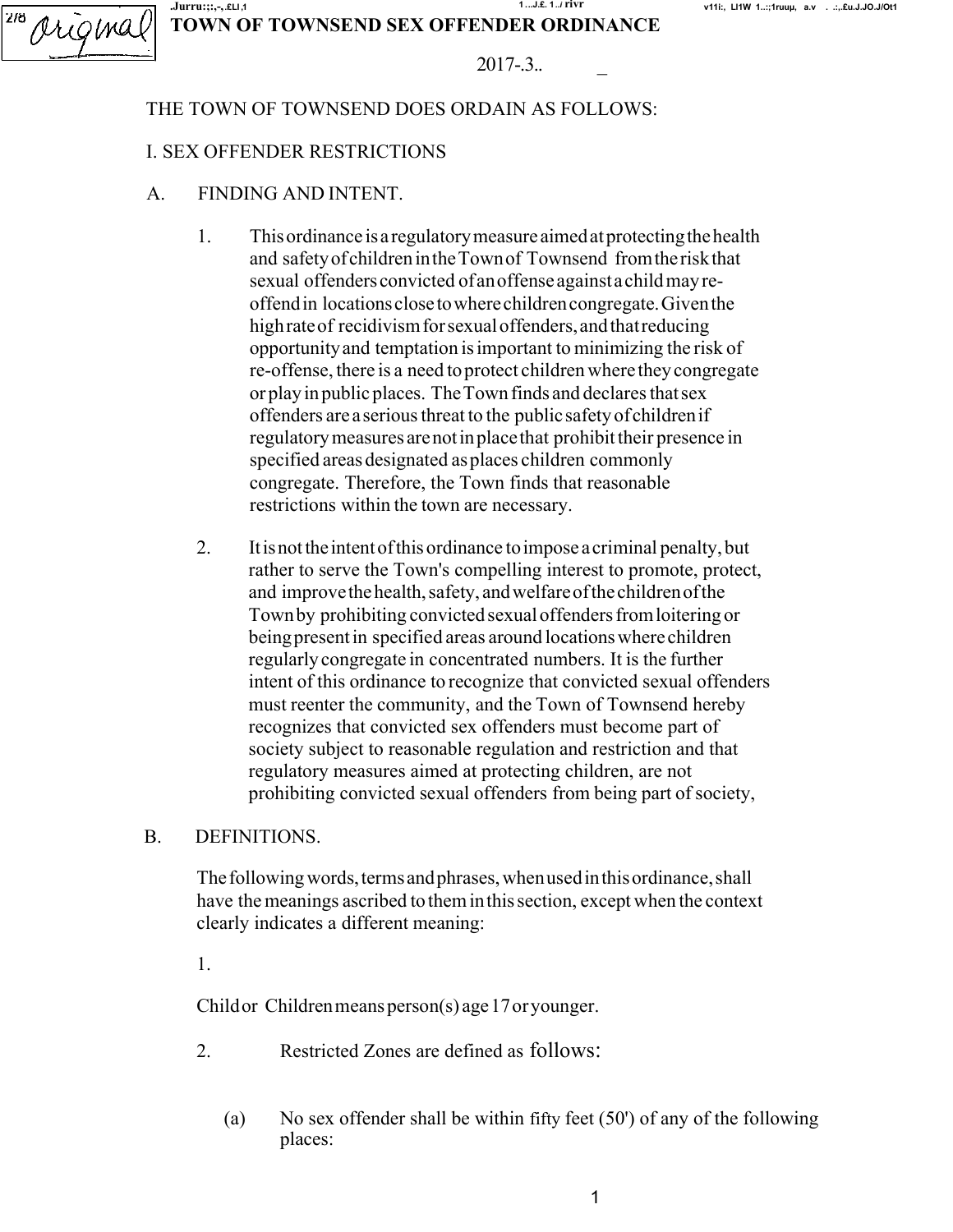- 1. a public park, parkway, parkland, park facility;
- 2. a public swimming pool;
- 3. a public library;
- 4. a recreational trail;
- 5. a public playground;
- 6. a school for children;
- 7. athletic fields used by children;
- 8. a movie theatre;
- 9. a daycare center;
- 10. designated bus stops;
- 11. any specialized school for children, including, but not limited to a gymnastics academy, dance academy, or music school;
- 12. a public or private golf course or range;
- 13. aquatic facilities open to the public; and
- 14. any facility for children (which means a public or private school, a group home, as defined in §48.02(7), Wis. Stats, a residential care center for children and youth, as defined in §48.02(1Sd), Wis. Stats, a shelter care facility, as defined in §48.02(17), Wis. Stats, a foster home, as defined in §48.02(6), Wis, Stats, a treatment foster home, as defined in

§48.02(17q), Wis. Stats, a day care center licensed under §48.65, Wis, Stats, a day care program established under §120.13(14), Wis. Stats, a day care provider certified under §48,65l(m), Wis. Stats, or a youth center, as defined in§961.01(22), Wis. Stats,).

(b) A person does not commit a violation of this ordinance if any of the following apply:

- 1. The place identified also supports a church, synagogue, mosque, temple or other house of religious worship (collectively "place of worship'') subject to the following conditions:
	- a. Entrance and presence is limited to that portion of the premises that is a place of worship and either:
		- i, Occurs only during hours of worship or other religious programs/services; or
		- ii, The person is present for counseling or worship purposes with the prior or contemporaneous knowledge and consent of an individual in charge of the place of worship or such counseling or worship.
	- b. The place identified also supports a use lawfully attended by a person's natural or adopted child(ren), which child's use reasonably requires the attendance of the person as the child's parent upon the property, subject to the following conditions: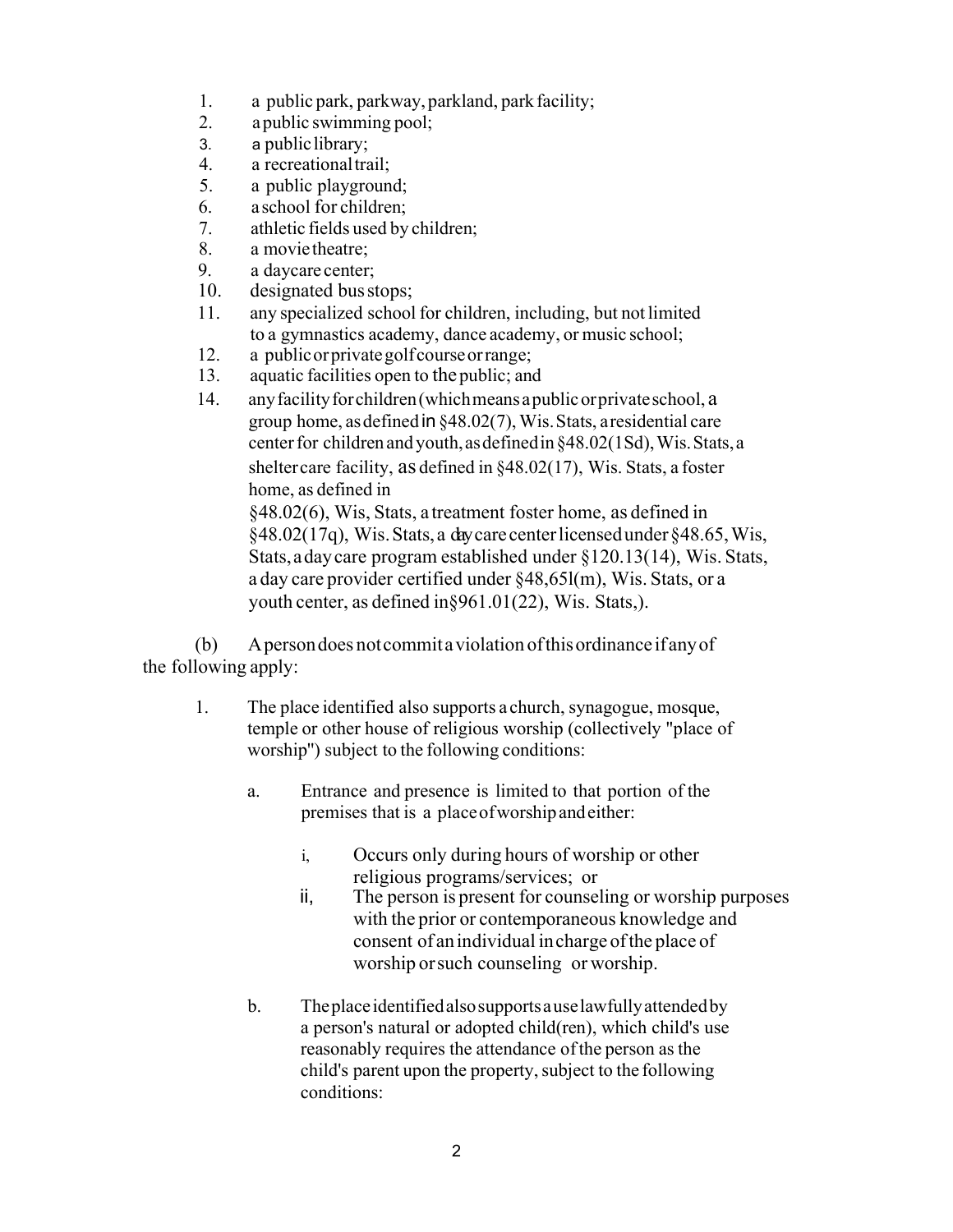- i. Entrance and presence upon the property occurs only during hours of activity related to the use as posted to the public; and
- ii. Notice is made from the person to an individual in charge of the use upon the property and approval from an individual in charge of the use upon the property as designated by the owner of the use upon the property is made in return, of the attendance by the person.
- c. The place identified also supports a polling location in a local, state 01· federal election, subject to the following conditions:
	- i. The person is eligible to vote;
	- ii. The designated polling place for the person is an enumerated use; and
	- iii, The person enters the polling place property, proceeds to cast a ballot with whatever usual and customary assistance is provided to any member of the electorate; and the person vacates the property immediately after voting.
- d. The place identified also supports an elementary or secondary school lawfully attended by a person as a student under which circumstances the person who is a student may enter upon that property supporting the school at which the person is enrolled, as is reasonably required for the educational purposes of the school.
- e, The place identified also supports a court, government office or room for public governmental meetings, subject to all of the following conditions:
	- i. The sex offender is on the property only to transact business at the government office or place of business, other than a public library, or attend an official meeting of a governmental body; and
	- ii. The sex offender leaves the property immediately upon completion of the business or meeting,
- 3. Loiter or Loitering means whether in a crowd, group or as an individual, to stand idly about, loaf, prowl, congregate, wander, linger aimlessly, proceed slowly or with many stops, to delay or dawdle, for the purpose or in a manner likely to interact or attempting to interact with children (excepting children of the offender), or engaging in activities that would interest children (excepting the children of the offender) or acting in a manner that otherwise has no legitimate purpose.
- 4. Residence: means a place where the person abides, lodges or resides for a period of fourteen (14) or more days in the aggregate during any calendar

3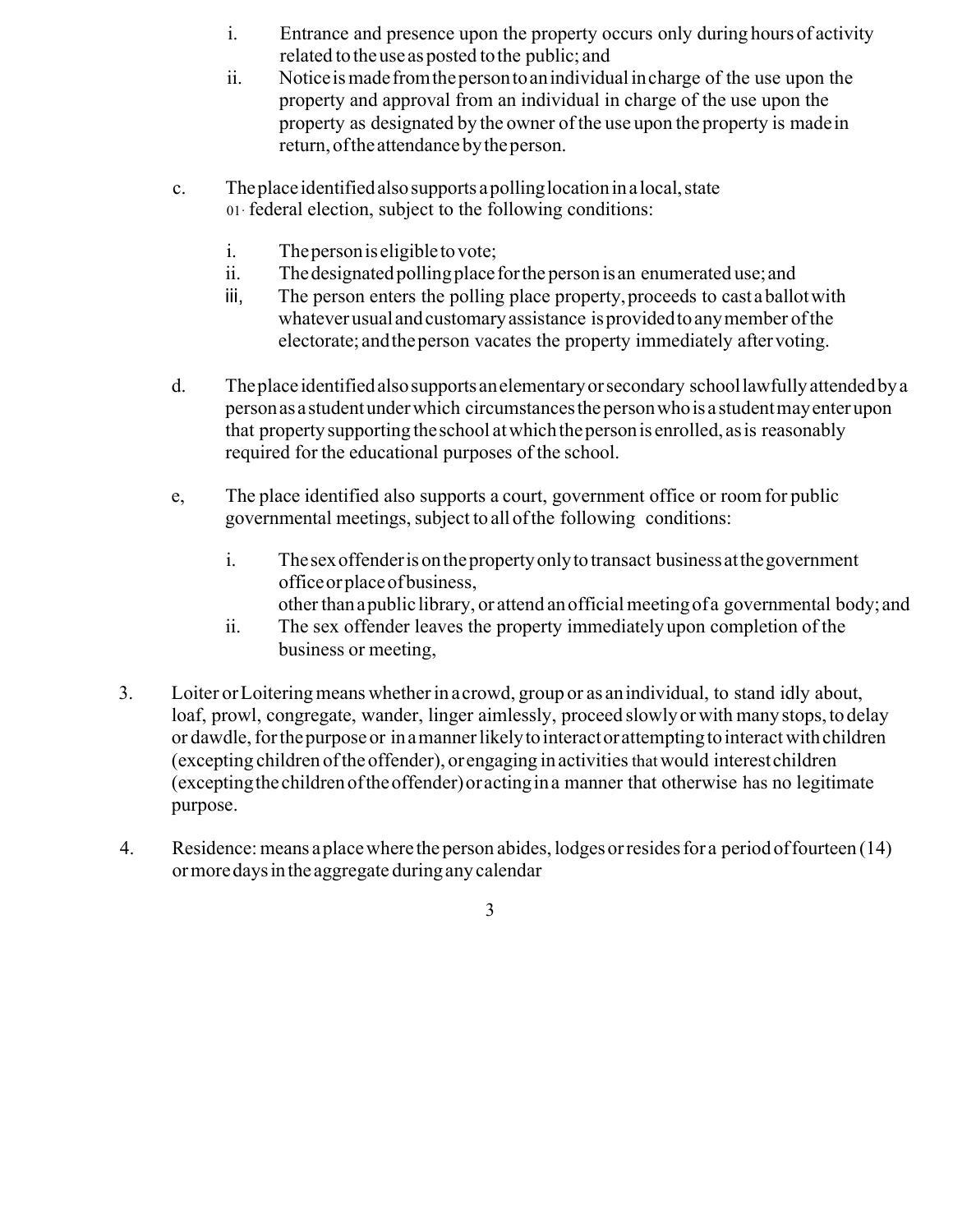year or a place where the person routinely abides, lodges or resides for a period of four (4) or more consecutive or non-consecutive days in any month. Where a voluntary concurrence of physical presence and intent to remain in a fixed place of habitation are present the place will be presumed to be a residence. A residence may be more than one location and may be mobile or transitory.

- 5, Loiter Free Zones: the 200 foot radius surrounding all Restricted Zones.
- 6. Sex Offender is a person who has been convicted of, or has been found delinquent of, has been found not guilty by reason of disease or mental defect of a "sexually violent offense" and/or a "crime against children", or has been required by any court to register under Wis. Stat. 301.45 for any offense against a child,
- 7. Sexual Violent Offense shall have the meaning as set forth in Wisconsin Statute 980.01(6), as may be amended.
- C. MEASUREMENT OF DISTANCE: For purposes of determining required distances, the requirement shall be measured by following a straight line from the outer property line of the permanent residence or temporary residence to nearest outer property line of a Restricted Zone.

# D. PROHIBITED LOCATION AND/OR ACTS

- I. Restricted Zones:
	- a. Restricted Zone Restrictions: It is unlawful for any Designated Offender to be physically present within a Restricted Zone under any of the following circumstances:
		- 1) When children are present or are reasonably presumed or known to be present; or
		- 2) Monday through Friday, in a school or day care center Restricted Zone and between 7:00 am, and 11:00 p.m.; or
		- 3) In a park or playground Restricted Zone and between 7:00 a.m. and 11:00 p.m.
	- b. Restricted Zone Restriction Exceptions: A Designated Offender may be physically present on any day or time within a Restricted Zone if all of the following are present:
		- I) The Designated Offender has official business, which is determined by the reasonable person standard; and
		- 2) The Designated Offender is accompanied by another adult who is not a Designated Offender.
- 2. Loiter Free Zones: It is unlawful for a Designated Offender to loiter in the Loiter Free Zones surrounding a Restricted Zone.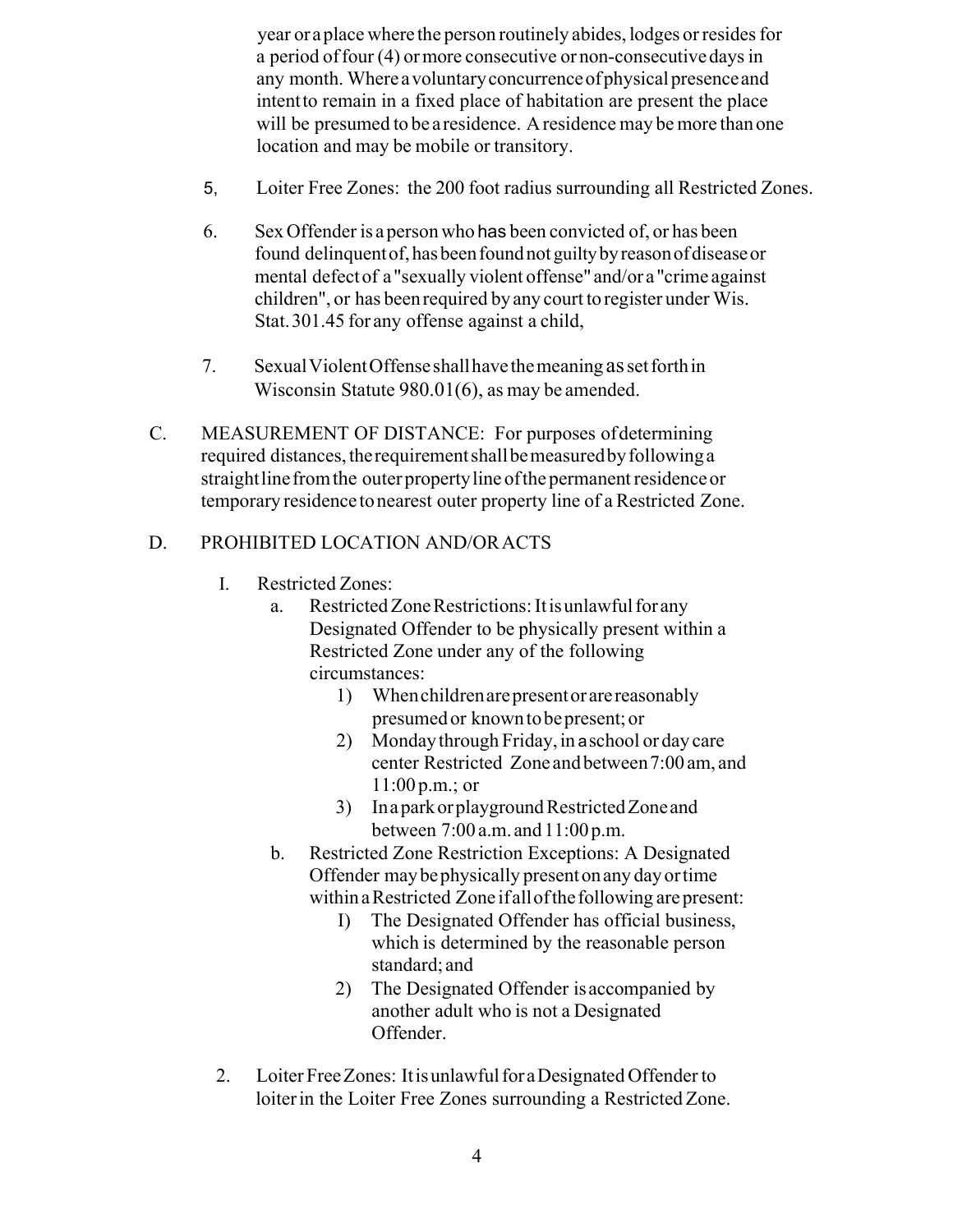3. Holiday Prohibition: It is unlawful for any Designated Offender to participate in a holiday event involving children, such as distributing candy or other items to children on Halloween, wearing a Santa Clause costume on or preceding Christmas or wearing an Easter Bunny costume on or preceding Easter. Holiday events in which the Designated Offender isthe parent or guardian of the children involved, and no non-familial children are present, are exempt from this paragraph.

# E. SEXUAL OFFENDER: RESIDENCY PROHIBITIONS.

- (a) PROHIBITED LOCATION OF RESIDENCE. It is unlawful for any designated offender to establish a permanent residence or temporary residence in a Restricted Zone including within 1,500 feet of any school, licensed day care center, park, trail, playground, place of worship, or any other place designated by the Town as a place where children are known to congregate.
- (b) EXCEPTIONS. A designated offender residing within a prohibited area as described in Section (2) (a) does not commit a violation of this section if any of the following apply:
	- I. The person established the permanent residence or temporary residence and reported and registered the residence pursuant to Wis. Stat. §301.45 before the effective date of this Ordinance or any predecessor ordinance.
	- 2, The person is a minor and is not required to register under Wis. Stat. §301.45 or §301.46,
	- 3. The school, licensed day care center, park, trail, playground, place of worship, or any other place designated by the Town as a place where children are known to congregate within 1,500 feet of the persons permanent residence was opened after the person established the permanent residence or temporary residence and reported and registered the residence pursuant to Wis. Stat. §301.45.
	- 4. The residence is also the primary residence of the person's parents, grandparents, siblings, spouse, or children provided that such parent, grandparent, sibling, spouse or child established the residence at least two (2) years before the designated offender established residence at the location. ·

#### F. RENTAL PROHIBITIONS.

(a) It is unlawful to let or rent any place, structure, or part thereof, trailer or other conveyance, with the knowledge that it will be used as a permanent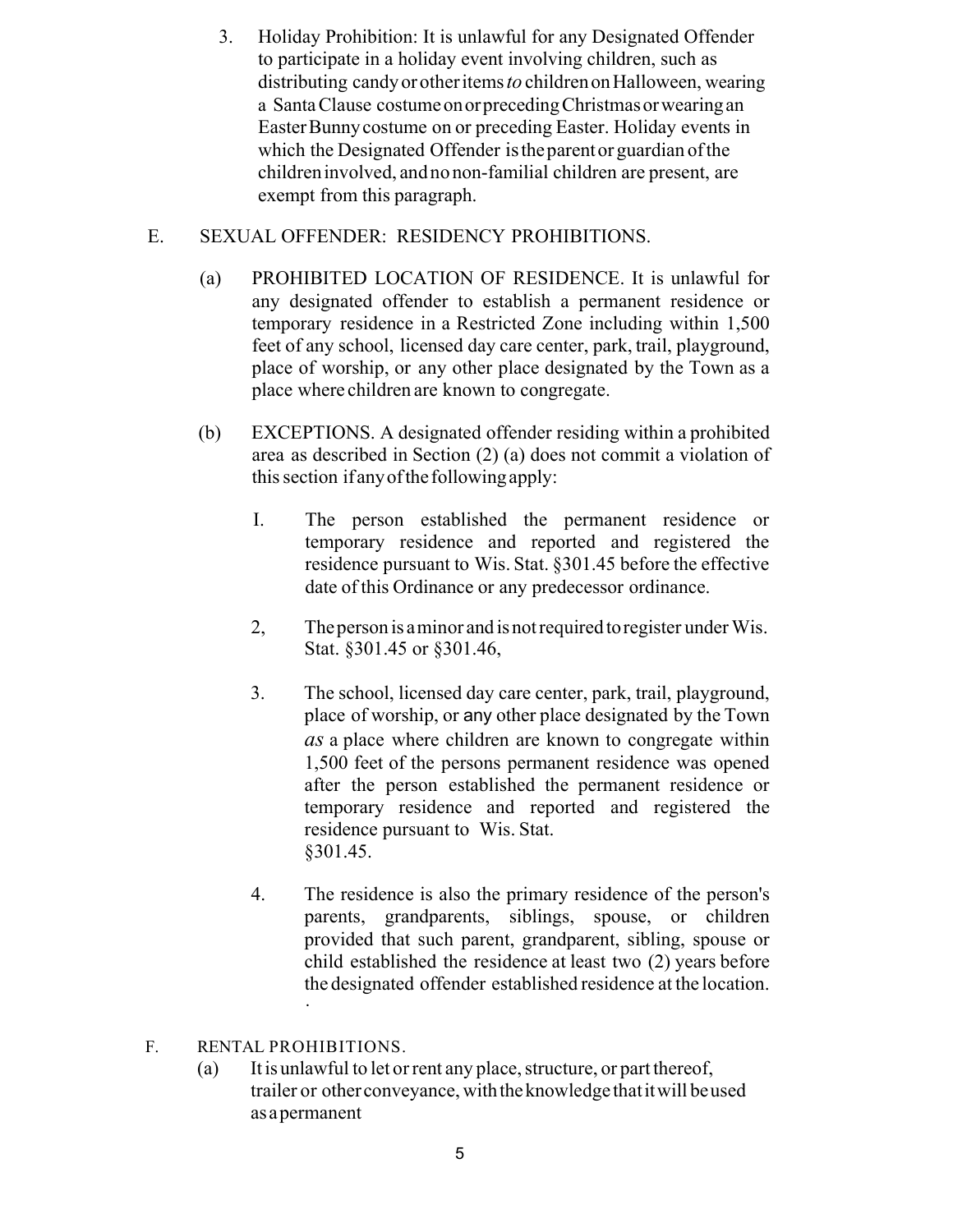residence or temporary residence by any person prohibited from establishing such permanent residence or temporary residence pursuant to this Ordinance, if such place, structure, or part thereof, trailer or other co1weyance, is located within a prohibited location zone described in Section (3) (a).

(b) A property owner's failure to comply with provision of this section shall constitute a violation of this section, and shall subject the property owner to the code enforcement provisions in Section  $(3)(d)$  as provided in this ordinance.

#### G. SALE PROHIBITIONS INCLUDING PROHIBITED SALES BY AGENTS,

- (a) It is unlawful for any owner, real estate broker or real estate sales person to participate in the sale of any place, structure, or part thereof, trailer or other conveyance, with the knowledge that it will be used as a temporary or permanent residence by a perso11 prohibited from establishing such permanent or temporary residence pursuant to this Ordinance, if such place, structure; part thereof, trailer or conveyance, is located within a prohibited location zone described in Section  $(3)(a)$ ,
- (b) Failure to comply with the provisions of this section shall constitute a violation of this section, and shall subject the person violating this section to the code enforcement provisions in Section (3)(d) as provided in this Ordinance.
- H. APPEAL.
	- (a) Sex Offender Residency Board. The Town Board shall act as the Sex Offender Residency Board, unless it determines otherwise by way of amendment to this ordinance. The Board shall have the authority to waive the requirements of the Sex Offender Residency restrictions contained in this ordinance by submitting an appeal to the Town Clerk's office which shall be forwarded to the Board which shall receive and consider reports from law enforcement, the Department of Co1·rections, Probation and Parole, or other agencies or individuals that have information necessary for the Board to act on the appeal submitted,

The Board shall convene and consider the public interest as well as the affected party's presentation and concerns. After deliberation, the Board shall forward its decision in writing to the Town of Townsend Clerk and the Town of Townsend Police Department for their information and action. A written copy of the decision shall be provided to the affected party,